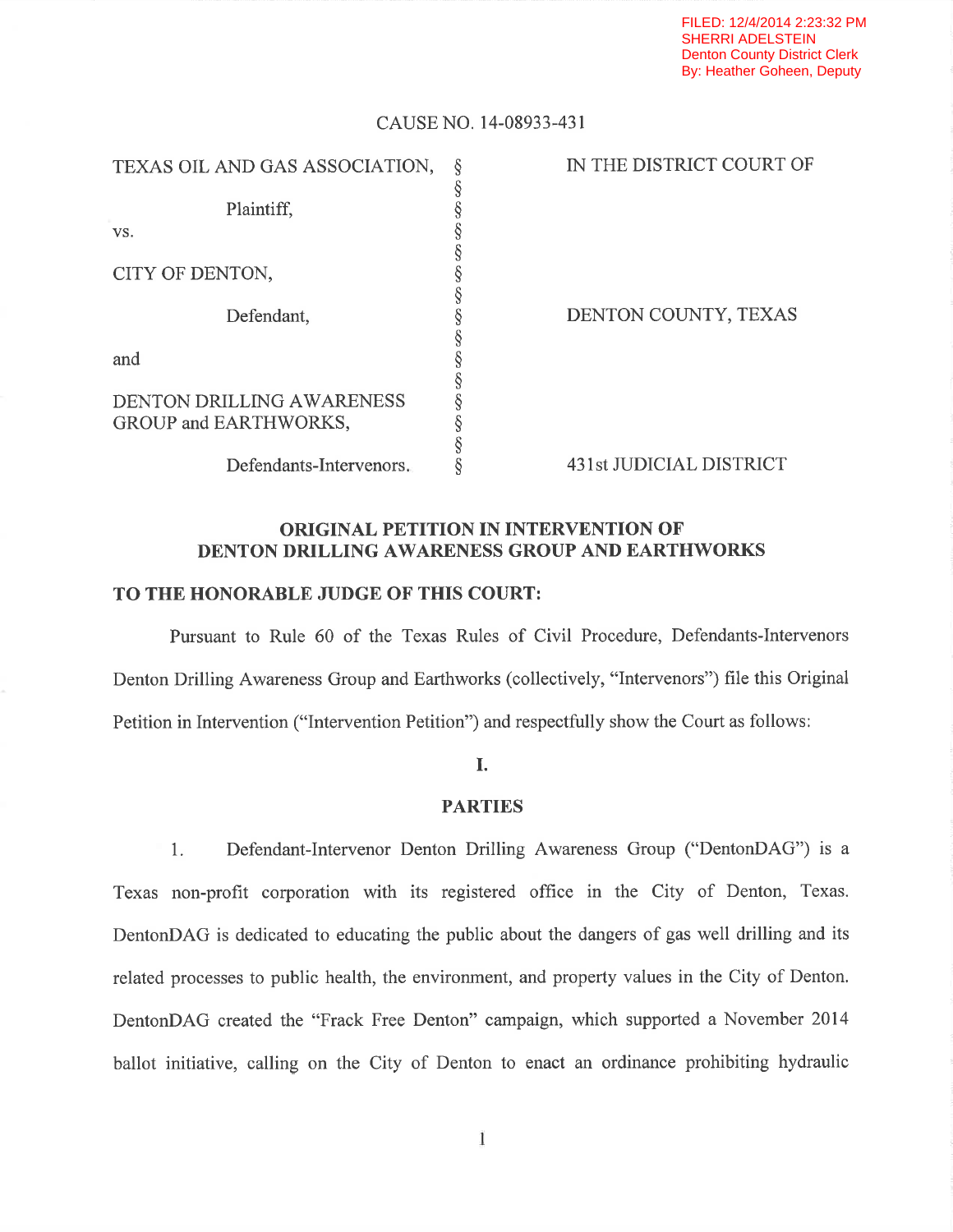fracturing within city limits. The ballot measure passed by a margin of almost 59% to 41%, and DentonDAG now seeks to intervene to defend the ordinance enacted by the City following passage of the initiative (the "Ordinance").

2. Defendant-Intervenor Earthworks is a national nonproffi organization dedicated to protecting communities and the environment from the adverse impacts of mineral and energy development, while promoting sustainable solutions. Earthworks fulfills its mission by forming partnerships with local affected communities, including the community in Denton, Texas, and working collectively with them to solve the growing threats presented by extractive industrial activities. Earthworks worked closely with DentonDAG in support of a prohibition on hydraulic fracturing within Denton's city limits, including collecting signatures for and educating the public about the ballot initiative calling for enactment of the Ordinance. Earthworks seeks to intervene to defend the Ordinance.

3. Plaintiff Texas Oil and Gas Association ("TXOGA") is a statewide trade association representing businesses and individuals engaged in various aspects of the oil and gas industry, including production, transmission, processing, and refining. TXOGA seeks to invalidate the Ordinance. Through its counsel, TXOGA has entered an appearance in this Court, and no service of process is needed upon it.

4. Defendant City of Denton, Texas, is a chartered home rule municipal corporation under Article XI, Section 5, of the Texas Constitution. At approximately 3:00 A.M. on July 16, 2014, the City Council of the City of Denton voted 5-2 not to enact an ordinance prohibiting hydraulic fracturing within city limits. Following the passage of the November 2014 ballot initiative requiring enactment, the City of Denton enacted the Ordinance, which became effective

2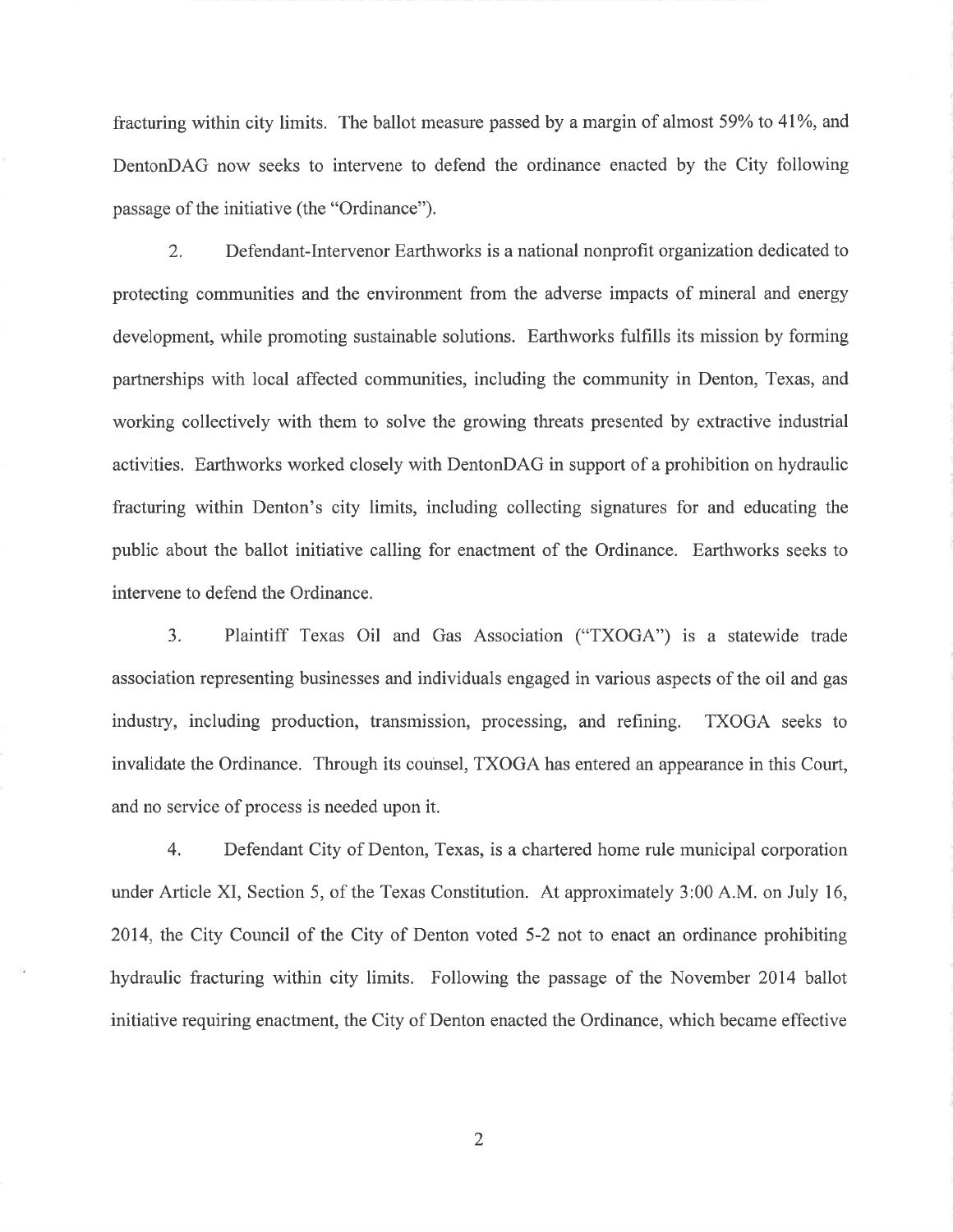on December 2, 2014. Through its counsel, the City of Denton has entered an appearance in this Court, and no service of process is needed upon it.

### II.

### JURISDICTION AND INTERVENTION

5. The jurisdictional allegations in the original action confer jurisdiction over the Intervention Petition, which concerns the same subject matter as that in the original suit.

6. The original action and Intervenors' defense concern a dispute over the legality of the Ordinance. TXOGA claims, and Intervenors deny, that the Ordinance is inconsistent with state law and that it is invalid under Article XI, Section 5, of the Texas Constitution.

7. On November 5, 2014, TXOGA filed an Original Petition against the City of Denton seeking a declaratory judgment invalidating the Ordinance and an injunction against the City's enforcement of the Ordinance.

8. On December 1, 2014, on or before 10:00 A.M., the City of Denton filed Defendant's Special Exceptions and Original Answer to Plaintiff's Original Petition (the "Answer"). The City specially excepted to TXOGA's field preemption claim, generally denied the allegations in the Original Petition, and asserted an affirmative defense of public nuisance.

9. Intervenors file this Intervention Petition as party defendants to provide a vigorous defense of the legality and enforceability of the Ordinance. An entity has a right to intervene as a defendant where "if the action had been brought against him, he would be able to defeat recovery, or some part thereof." Guaranty Fed. Sav. Bank v. Horseshoe Operating Co., 793 S.W.2d 652, 657 (Tex. 1990). Had the original petition been filed against Intervenors, as proponents of a prohibition on hydraulic fracturing within Denton's city limits and the sponsors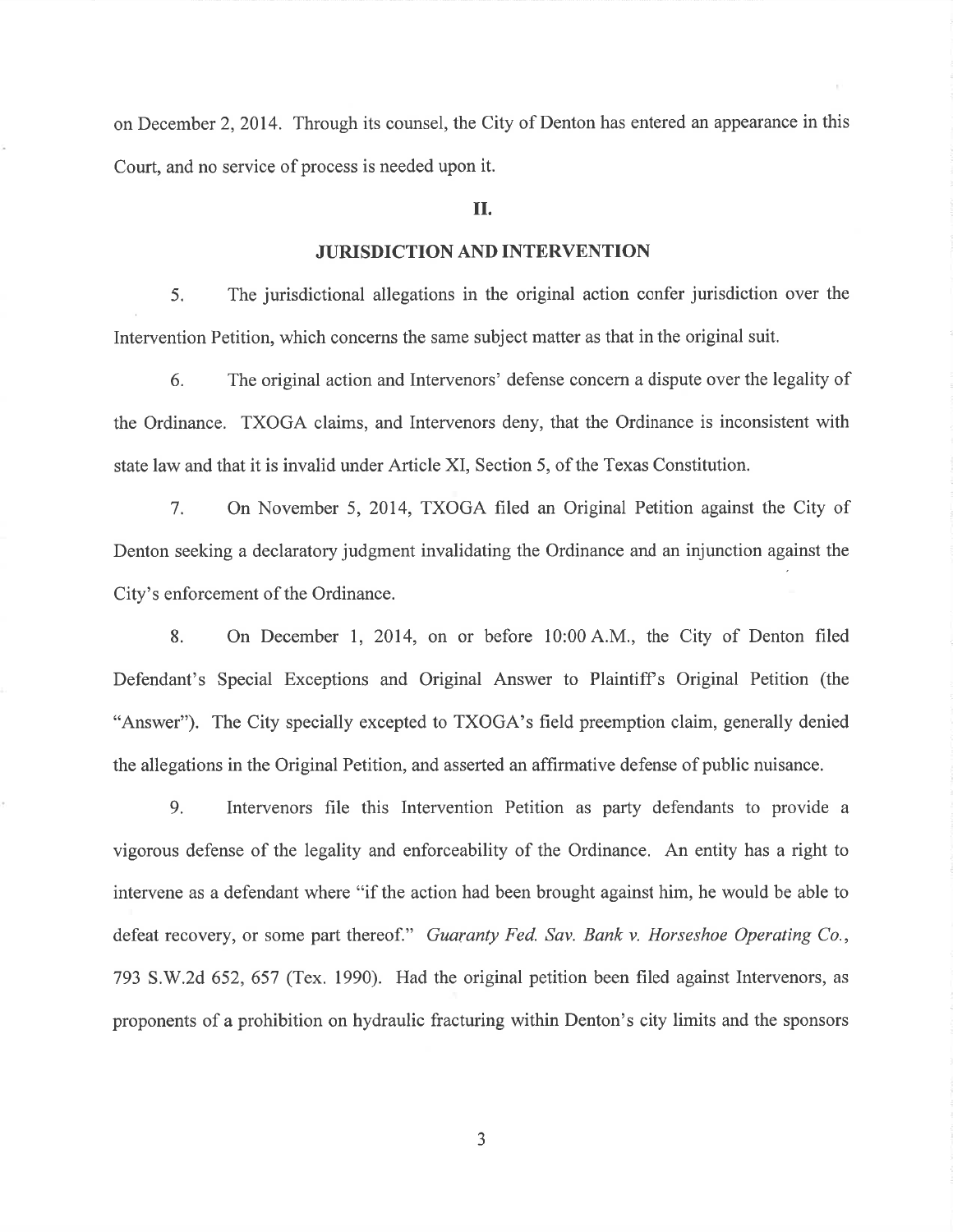of the ballot initiative that required enactment of the Ordinance, Intervenors would have been able to defeat TXOGA's claims by establishing that the Ordinance is not preempted by state law.

10. Moreover, intervention as a defendant is proper if "a judgment for the plaintiff may ... seriously prejudice the intervenor." Evan's World Travel, Inc. v. Adams, 978 S.W.2d 225, 234-35 (Tex. App.—Texarkana 1998, no pet.). Intervenors expended extensive time and resources to secure passage of the Ordinance that TXOGA now seeks to nullify. Intervenors identified the need for a prohibition on hydraulic fracturing within Denton's boundaries to prevent harms to the health, environment, and property of citizens within the community; participated in the drafting of the Ordinance; educated the citizens of Denton about the need for the Ordinance; educated the citizens of Denton about the need for the ballot initiative following the City Council's refusal on July 16 to enact the Ordinance; collected signatures sufficient to get the Ordinance on the November 4, 2014, ballot; and then tirelessly advocated for its passage. Because of the close, continuous, and integral role that Intervenors played in the sponsorship of the initiative and passage of the Ordinance, Intervenors would be seriously prejudiced by a judgment for TXOGA. *Cf. Blum v. Lanier*, 997 S.W.2d 259, 262 (Tex. 1999) (recognizing that initiative sponsors and signers have a justiciable interest in the valid execution of a charter amendment election that is distinct from that of the public at large); Tex. Civ. Prac. & Rem. Code  $\S 37.006(a)$  ("When declaratory relief is sought, all persons who have or claim any interest that would be affected by the declaration must be made parties.").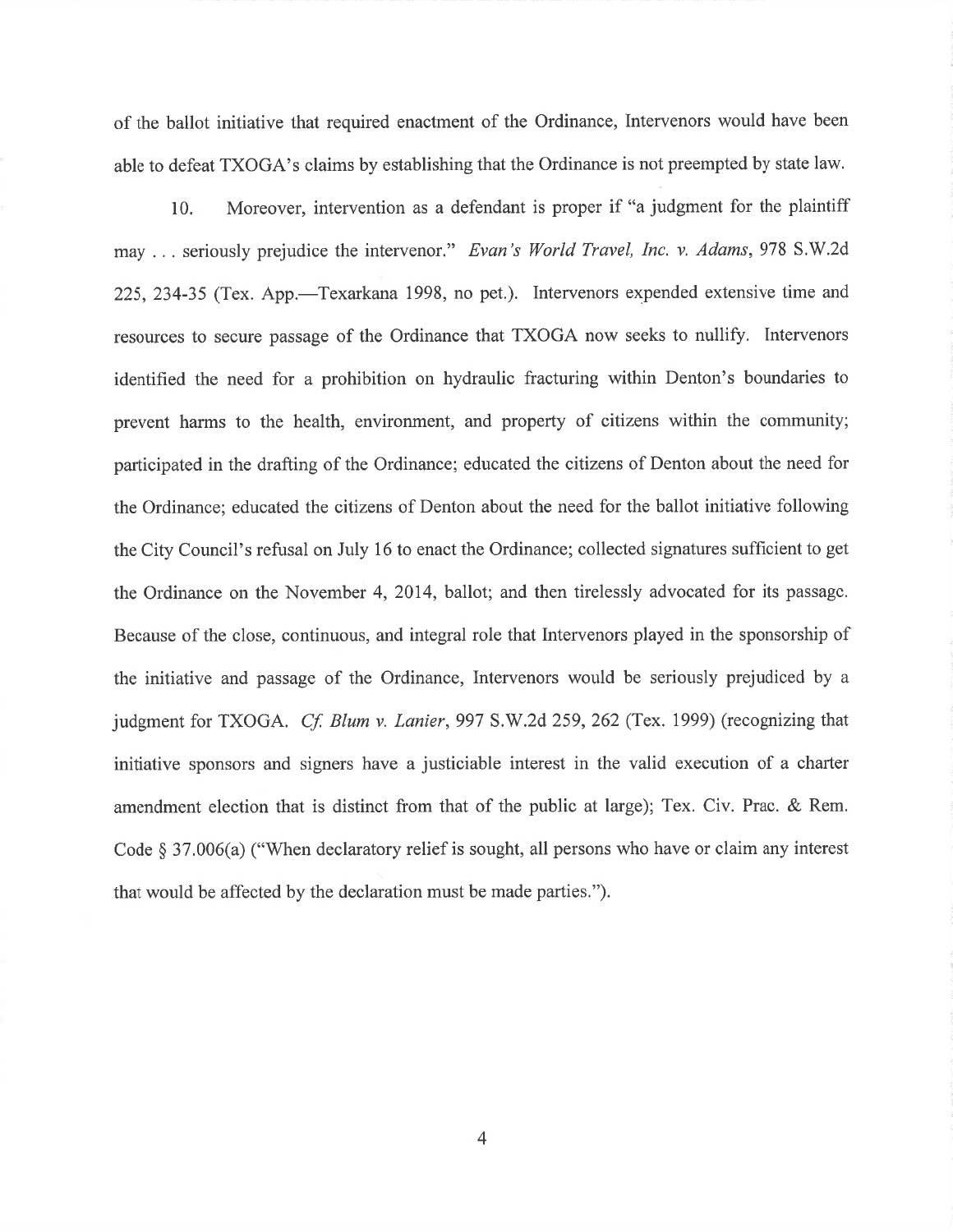## DEFENSES TO CAUSES OF ACTION

11. Intervenors adopt and incorporate by reference the Answer of the City of Denton and hereby assert the special exceptions, general denial, and afltrmative defenses contained therein as if set forth in this Intervention Petition in their entirety.

#### IV.

#### PRAYER FOR RELIEF

Intervenors request the following relief:

- (a) That this Court declare that the Ordinance is not inconsistent with any state law, rules, or regulations and therefore is valid under Article XI, Section 5 of the Texas Constitution;
- (b) That this Court declare that the Ordinance is not invalidated by operation of the Texas Natural Resources Code, the Texas Water Code, the Texas Health and Safety Code, rules or regulations of the Texas Railroad Commission or the Texas Commission on Environmental Quality or any other Texas statute, rules, or regulations;
- (c) That this Court declare that the Ordinance is valid and fully enforceable by the City of Denton;
- (d) That this Court award attorneys' fees and costs to Intervenors; and
- (e) That this Court grant Intervenors such other and further relief, both general and special, at law and in equity, to which they may be justly entitled.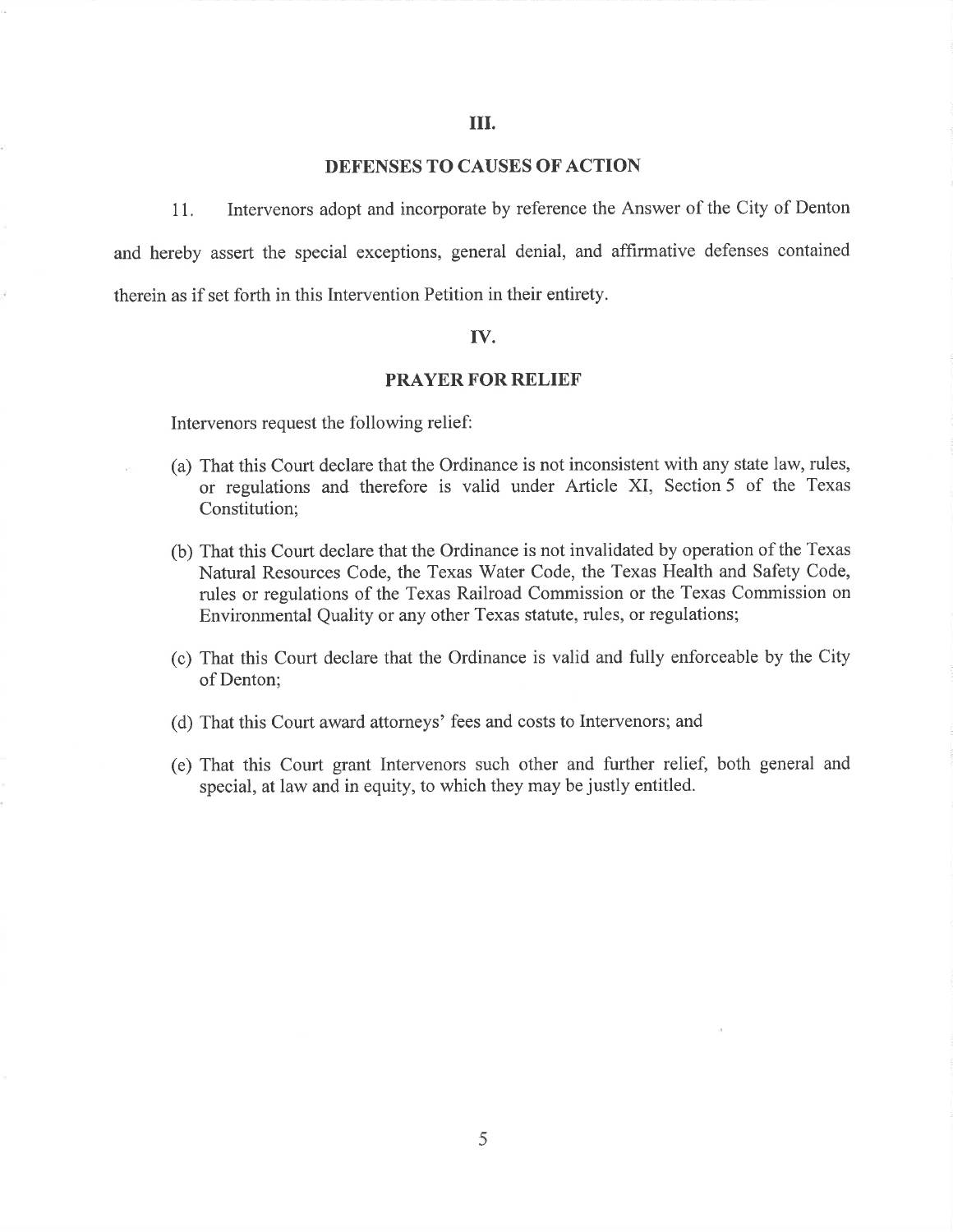Respectfully submitted,

/s/ Robert F. Brown

Robert F. Brown State Bar No. 03164725 rbrown@bhlaw.net Terrence S. Welch State Bar No. 21126700 twelch@bhlaw.net BROWN & HOFMEISTER, L.L.P 740 E. Campbell Road Suite 800 Richardson, Texas 75081 (214) 747-6100 Telephone (214) 747-6111 Telecopier

Deborah Goldberg\*  $dgoldberg@earthystice.org$ **EARTHJUSTICE** 48 Wall Street, 19<sup>th</sup> Floor New York, NY <sup>10005</sup> (212) 845-7377 Telephone (212) 9l 8- 1 556 Telecopier

## DANIEL RAICHEL, ESQ.\*\*

draichel@nrdc.org Natural Resources Defense Council 40 W.  $20^{th}$  Street,  $11^{th}$  Floor New York, NY 10011 (212) 727-4455 Telephone (212) 727 -1 773 Telecopier

# ATTORNEYS FOR DEFENDANTS. INTERVENORS DENTON DRILLING AWARENESS GROUP AND EARTHWORKS

\* Admitted in New York (NY State Bar. No. 2108959); not yet admitted in Texas. The Texas Board of Law Examiners acknowledged receipt of Ms. Goldberg's pro hac vice admission application on December 2, 2014. \*\* Admitted in Illinois (IL State Bar No, 6306784) and New York (NY State Bar No. 5174164); not yet admitted in Texas. Mr. Raichel's pro hac vice admission application and fee were sent to the Texas Board of Law Examiners on December 1,2014.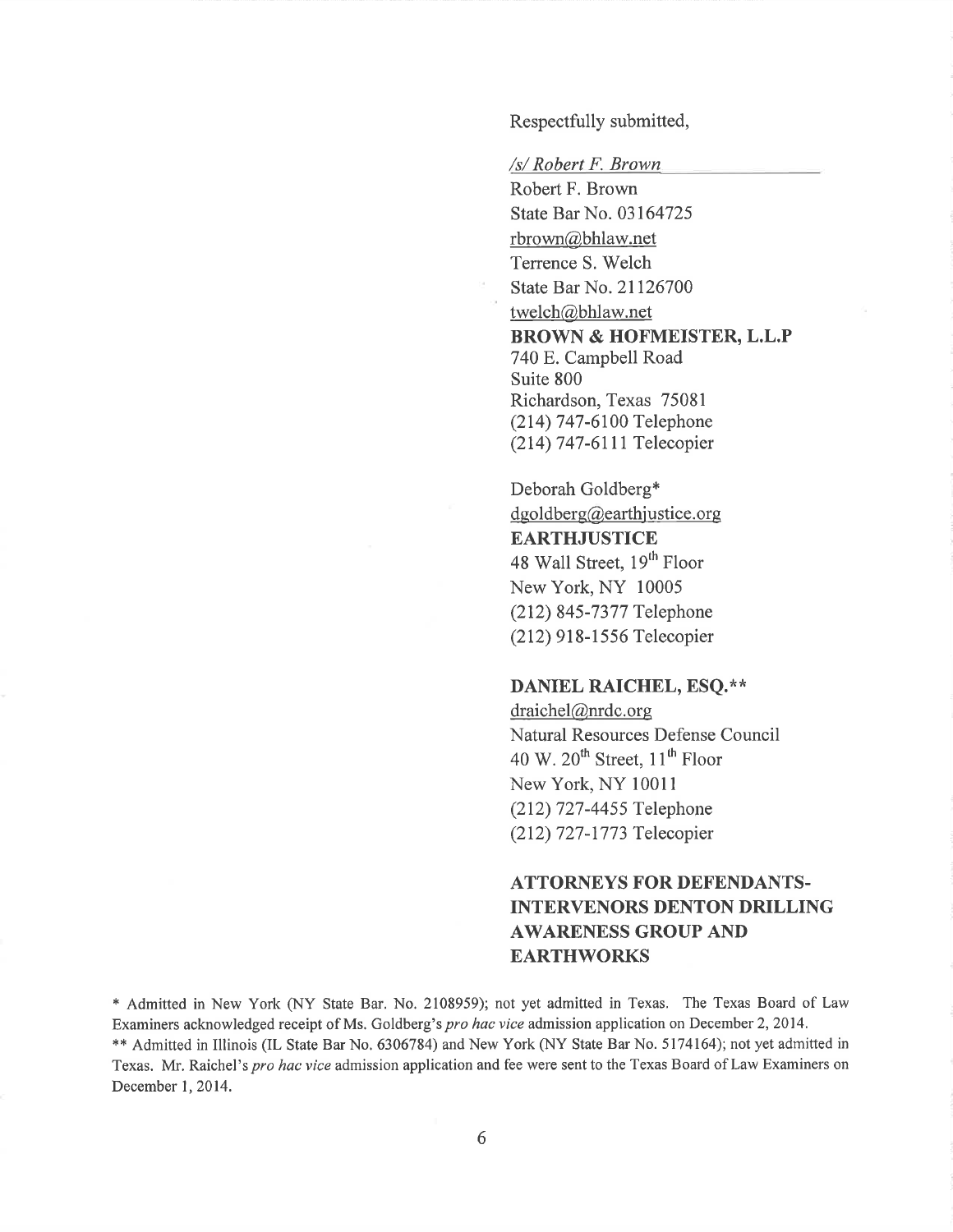#### CERTIFICATE OF SERVICE

I hereby certify that atrue and correct copy of the foregoing document has been served upon the following attorneys via the method indicated below, pursuant to Rule 2la of the Texas Rules of Civil Procedure, on this the 4th day of December, 2014.

Thomas R. Phillips tom.phillips@bakerbotts.com Evan Young evan. young@bakerbotts.com BAKER BOTTS, LLP 1500 San Jacinto Center 98 San Jacinto Blvd., Suite 1500 Austin, Texas 78701 Via E-Service

Bill Kroger bill.kroger@bakerbotts.com Jason Newman jason.newman@bakerbotts.com BAKER BOTTS, LLP One Shell Plaza 910 Louisiana Street Houston, Texas 77002 Via E-Service

Terry D. Morgan tmorgan@msstxlaw.com TERRY MORGAN & ASSOCIATES, P.C <sup>8080</sup>N. Central Expressway, Suite <sup>1300</sup> Dallas, Texas 75206 Via E-Service

James W. Morris, Jr. jmorris@msstxlaw.com MORRIS, SCHORSCH & STAPLETON, P.C. <sup>8080</sup>N. Central Expressway, Suite <sup>1300</sup> Dallas, Texas 75206 Viø E-Service